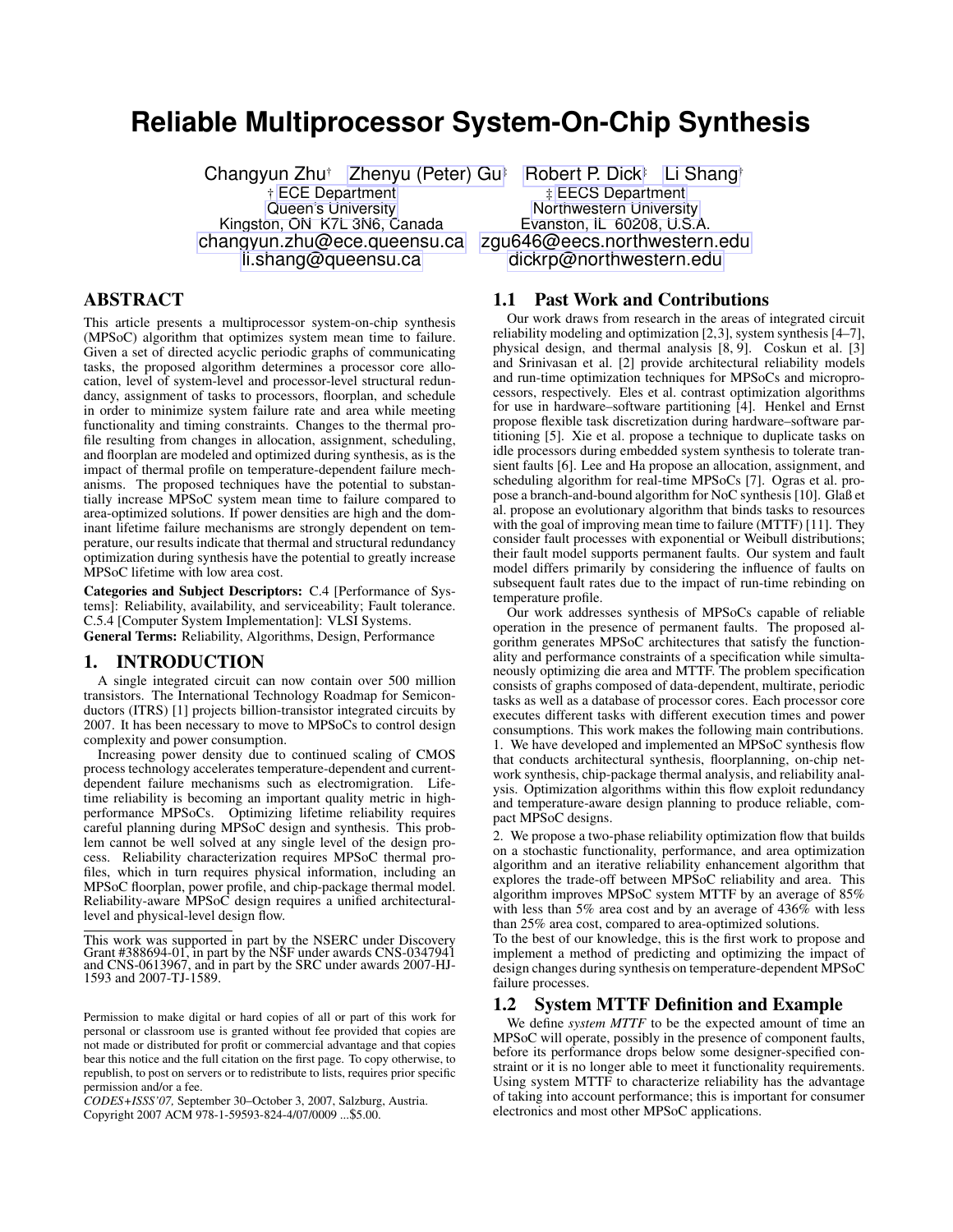

<span id="page-1-0"></span>Figure 1: Reliable MPSoC synthesis example.

To concurrently optimize the system MTTF and area of an MPSoC, it is necessary to exploit both hardware redundancy and temperature profile. *Processor-level redundancy* is achieved by adding processors to the MPSoC architecture. *Component-level redundancy* is achieved by adding appropriate control mechanisms and redundant hardware such as additional arithmetic logic units (ALUs) or cache banks to individual processors [2]. We will illustrate each method of improving system MTTF using an example. [Figure 1](#page-1-0) shows two synthesized solutions for a telecommunication application based processor performance data from the Embedded Microprocessor Benchmark Consortium [12]. Each solution contains three embedded processors connected by an on-chip router. The temperature of each on-chip component is indicated by its brightness: brighter components are hotter. The embedded processor, an AMD K6-2E+, used in Solution I, is replaced with an IBM PowerPC 405GP-RE in Solution II. 405GP-RE is a low power, redundant version of the 405GP; the floating/fixed point units and register files are duplicated. The system MTTFs of Solution I and Solution II are 0.7 year and 1.5 years; these changes doubled MTTF. Further reliability enhancements can be used to increase MTTF to 7 years at small area cost.

This example illustrates the potential improvement to system MTTF due to temperature reduction and resource redundancy. MPSoC reliability strongly depends on temperature. In Solution I, the K5-2E+ has a peak temperature of 59.9 °C. In Solution II, replacing the K5-2E+ with the 405GP-RE reduces the peak temperature by 5.1 °C, thereby decreasing the run-time fault rate. Second, increasing system redundancy improves fault-tolerance. Compared to the K5-2E+, the 405GP-RE can tolerate more run-time faults. This results in an improvement to system MTTF.

# 2. TASR: TEMPERATURE-AWARE SYNTHESIS OF RELIABLE MPSOCS

In this section, we describe TASR, the proposed reliable applicationspecific MPSoC synthesis infrastructure.

# <span id="page-1-1"></span>2.1 TASR Infrastructure

Determining and optimizing MPSoC system MTTF requires substantial infrastructure. [Figure 2](#page-2-0) illustrates some of the main steps and components in the proposed synthesis flow. Computing system MTTF requires knowledge of component MTTFs and run-time performance constraints. Computing component MT-TFs requires knowledge of MPSoC thermal profile and architecture. Computing MPSoC thermal profile during synthesis requires a floorplan, task assignment dependent power modeling, and a thermal analysis algorithm. Finally, determining, and optimizing MPSoC architecture requires a system-level synthesis infrastructure that allocates processor cores, assigns tasks to processors, rapidly generates floorplans, assigns communication events to network links, and schedules operations and communication events.

TASR is composed of algorithms from three domains: systemlevel synthesis, physical synthesis, and solution analysis. The system-level design contains a single-objective stochastic optimization algorithm that minimizes MPSoC area subject to functionality and performance requirements, and an iterative reliability enhancement algorithm that uses knowledge of redundancy and thermal profile to improve system MTTF at a small cost in MPSoC area. Physical-level synthesis consists of a slicing floorplanning algorithm and an on-chip network synthesis algorithm. In addition, TASR contains a novel statistical lifetime reliability model, and also performance, power, and thermal models to guide MPSoC reliability optimization.

Given

1. Functionality and timing requirements consisting of a directed acyclic graph of periodic graphs of communicating heterogeneous tasks, each of which may have a different deadline;

2. Databases indicating the properties of the available heterogeneous processor cores and on-chip network resources when used with the tasks in the functionality requirements specification, e.g., task execution times and power consumptions on each processor and processor areas; and

3. Temperature-dependent reliability models for the processors and functional units within them

TASR uses a two-stage optimization flow to determine

1. An allocation of processor cores that are selected based on their performance and reliability characteristics;

2. An assignment of tasks to processor cores that takes task impact on temperature and therefore reliability into account;

3. A schedule of all the tasks and communication events in the system; and

4. A floorplan for the MPSoC.

The solutions are optimized for reliability (maximized MTTF) and area. Each solution is associated with numerous alternative task assignments and schedules to permit continued operation in the event of processor core failure. If a processor fails, the resulting change in task assignment and schedule required to maintain functional correctness and meet timing requirements is pre-planned.

# <span id="page-1-2"></span>2.2 Two-Phase Synthesis Flow

This section explains the two-phase synthesis process used within TASR. The first phase uses a parallel recombinative simulated annealing (PRSA) algorithm, i.e., an advanced form of genetic algorithm, to search for low-area MPSoC architectures that meet functionality and timing requirements without violating area constraints. Previous studies [13] have demonstrated that the use of PRSA allocation and assignment together with adaptive list scheduling permits optimal solutions to problems for which optimal solutions are known [14]. For problem instances with previously published results, the PRSA approach rapidly produces solutions of equal or better quality [15, 16]. Adaptive list scheduling makes multiple scheduling attempts with different prioritization metrics in order to meet timing and functionality constraints.

The MPSoC lifetime reliability optimization problem can potentially be solved using a PRSA synthesis flow by including system MTTF with the other optimization objectives. However, the addition of reliability optimization to functional, timing, and area optimization greatly increases problem complexity. Moreover, the time cost of determining the reliability impact of a design change is much higher than that of determining the area and performance impact. It becomes necessary to conduct thermal and reliability analysis and to determine multiple task assignments and schedules for each MPSoC in order to support runtime adaptation to processor core failure. Therefore, we propose starting from an area-optimized solution meeting functionality and timing constraints and using a reliability enhancement algorithm to explore the area–reliability tradeoff curve.

Lifetime reliability is inversely related to chip temperature. By increasing chip area, power density and chip temperature decrease, thereby increasing chip reliability. Structural redundancy, which permits continued processor or MPSoC operation after component failure and generally increases area, can also improve reliability.

# 2.3 MPSoC Reliability Analysis

MPSoC lifetime reliability is a function of various design-time and run-time parameters, including failure mechanism properties, resource redundancy, and chip thermal profile. In TASR, MPSoC lifetime reliability optimization is guided by a statistical lifetime reliability model that takes multiple failure mechanisms into consideration [17]. This section briefly summarizes the main attributes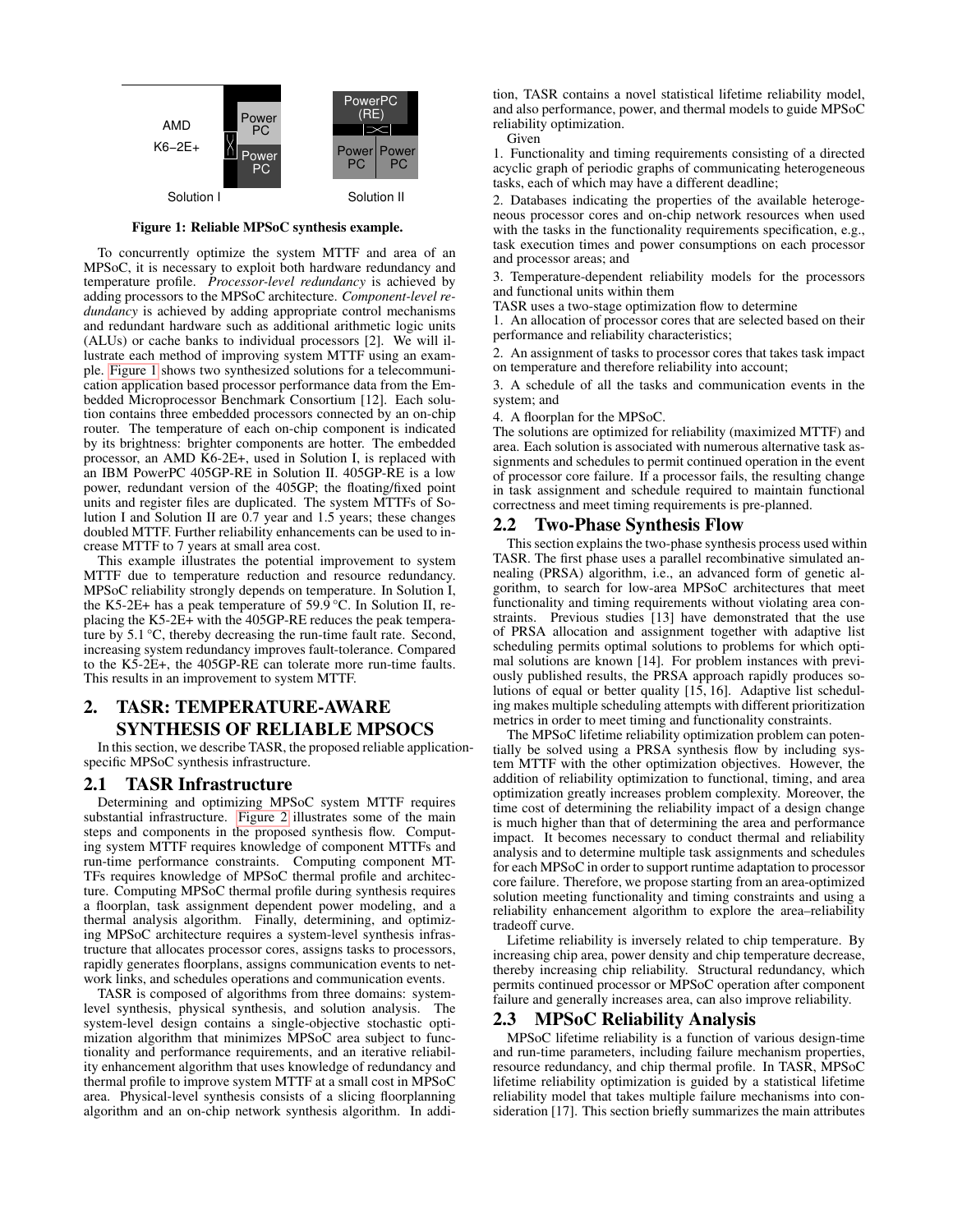

<span id="page-2-0"></span>Figure 2: TASR flow for the temperature-aware synthesis of reliable MPSoCs.

of this model.

1. Our failure model considers electromigration, thermal cycling, time-dependent dielectric breakdown, and stress migration [18]. Most of these failure processes have MTTF expressions of the form

<span id="page-2-1"></span>
$$
MTTF = K_1 e^{\frac{K_2}{T}} \tag{1}
$$

for temperature  $T$  and temperature-independent constants  $K_1$  and *K*<sup>2</sup> [18]. For instance, the MTTF due to electromigration follows [19]:

$$
MTTF_{EM} = \frac{A_{EM}}{J^n} e^{\frac{E_{aEM}}{\kappa T}}
$$
 (2)

where *AEM* is a constant determined by the physical characteristics of the metal interconnect, *J* is the current density,  $E_{a_{EM}}$  is the activation energy of electromigration, *n* is an empirically-determined constant, κ is Boltzmann's constant, and *T* is the temperature.

As indicated by [Item 1,](#page-2-1) MTTFs depend strongly on temperature. Therefore, an accurate on-line thermal model is required to predict the impact of design changes during synthesis on temperature profile and therefore reliability.

2. A MIN–MAX model is used to characterize structural redundancy. Assume a processor core contains *M* types of resources. For each type of resource  $S_i$ ,  $i \in \{1, \dots, M\}$ ,  $F_{S_i}(t)$  is its cumulative failure probability. Thus, the MTTF of this processor core can be estimated using the following equation.

$$
MTF_p = \min_{i=1}^{M} \left( \int_0^1 t \, dF_{S_i}(t) \right) \tag{3}
$$

3. Our model considers wear. Many important microprocessor fault processes accelerate as a result of wear; this complicates reliability modeling and analysis. It is common to model microprocessor faults as Poisson processes, which yield cumulative fault probabilities with exponential distributions. Exponential distributions are mathematically convenient because they permit the rates of different fault processes operating on different components to be added in order to determine the failure rate of the entire microprocessor. However, they do not model wear, which is generally required for accurate reliability modeling [20].

The lognormal distribution is more appropriate for prominent microprocessor fault processes because it models the increase in failure rate with increasing time and wear [2]. Our model uses a lognormal distribution for cumulative fault probability as a function of time. Combining the contributions of different components to system-level failure rate is complicated by the use of lognormal processes. There is no straightforward method of deriving a closed-form expression for the failure rate of a microprocessor composed of numerous components using lognormal fault models. We use curve fitting with table lookups on precomputed MTTF values based on varying voltages and temperatures to accelerate the process. However, reliability estimation remains one of the most time consuming stages of the synthesis.

4. When a component fails, our method of determining whether the MPSoC has failed is sophisticated but expensive. We generate a new task assignment and schedule without using the failed component to determine whether MPSoC can still meet its functionality and timing requirements. This allows the use of task migration among heterogeneous components to improve system MTTF.

# <span id="page-2-2"></span>2.4 Reliability Optimization of MPSoCs

[Figure 2](#page-2-0) illustrates the proposed reliability analysis and optimization flow. In TASR, reliability optimization starts by evaluating the system MTTF of area optimized solutions (using [Al](#page-3-0)[gorithm 1\)](#page-3-0), Such solutions tend to have high power density, high temperature, low resource redundancy and, therefore, low system MTTF. An iterative reliability enhancement algorithm is invoked if these solutions do not provide the required system MTTF. During each iteration, [Algorithm 2](#page-3-1) optimizes MTTF by improving processor core and component redundancy and/or optimizing chip thermal profile by introducing new processors. System-level (task assignment and scheduling) and physical-level (floorplanning and network synthesis) algorithms are then invoked to produce valid MPSoC solutions. Through performance, power, thermal, and reliability analyses, the system MTTFs of new solutions are estimated and evaluated. The iterative optimization flow continues until the targeted system MTTF is achieved.

[Algorithm 1](#page-3-0) estimates system MTTF based on statistical models of MPSoC run-time failure processes. Starting from time  $t = 0$ , it determines the minimal MTTF among all the processor cores (line 4). Each fault may result in partial or complete processor core failure. In either case, task migration is used to optimize system performance. The task migration routine moves tasks from the faulty or partially-faulty processor to other processors (line 6). After task migration, if the MPSoC still meets its performance requirements, the algorithm considers the next processor core with minimal MTTF. Task migration results in run-time changes in chip power consumption and temperature profiles, thereby changing the lifetime reliability of each processor core. To accurately predict subsequent processor MTTFs, power and thermal analysis are conducted (line 8). This process continues until the MPSoC fails to meet its performance or functionality requirements. The system MTTF of the MPSoC solution is then reported (line 11). Following all paths in the processor failure lattice during synthesis would have prohibitive computational complexity. Partially exploring paths associated with lower probabilities of failure might improve the accuracy of MTTF estimation. This is the subject of ongoing work.

At run-time, on-line fault detection algorithms should determine when an execution unit has failed. A proper treatment of on-line fault detection is beyond the scope of this work but can be found in the literature [21]. Upon fault detection, the pre-planned task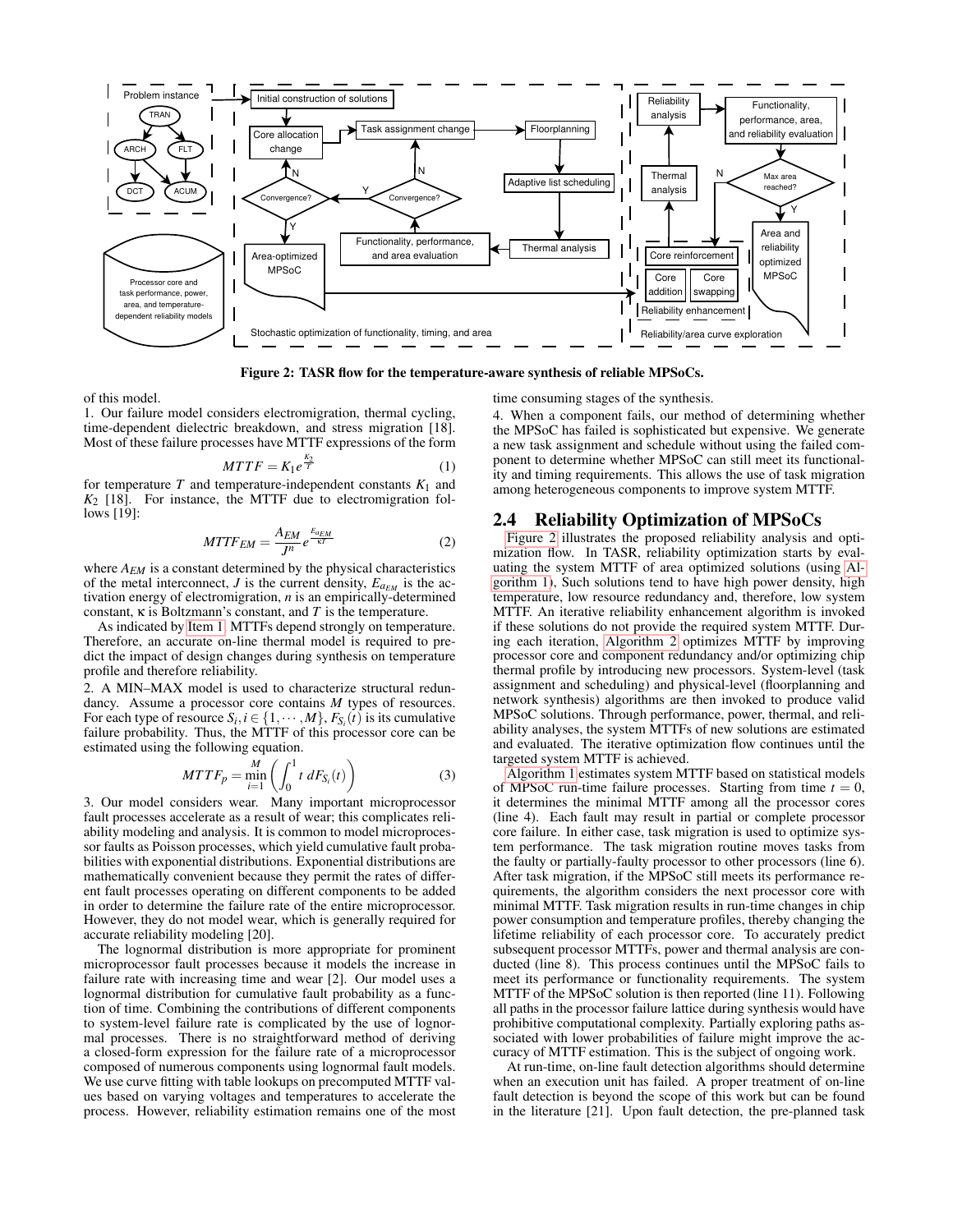#### <span id="page-3-0"></span>Algorithm 1 System MTTF analysis of an MPSoC solution

- 1: Given an MPSoC solution, set  $MTTF_{MPSoC} \leftarrow 0$ <br>2: while system schedule is valid **do**
- 2: while system schedule is valid **do**<br>3:  $MPSoC_{Func}$  are the functioning
- 3: *MPSoC<sub>Func</sub>* are the functioning processors in the MPSOC 4: Fault interval  $e_i \leftarrow \min_{n \in MPSoC_{Error}} (MTTF_n)$
- 4: Fault interval  $e_i \leftarrow \min_{p \in MPSoC_{Func}} (MTTF_p)$ <br>5:  $MTTF_{MPSoC} \leftarrow MTTF_{MPSoC} + e$ :
- 5:  $MTTF_{MPSoC} \leftarrow MTTF_{MPSoC} + e_i$ <br>6: Task migration, scheduling
- 
- 7: **if** system scheduling is valid **then**  $8$ : Power analysis, thermal analysis
- Power analysis, thermal analysis, compute processor temperatures
- 9: **else**<br>10: R
- 10: Return *MTTFMPSoC* end if
- 12: end while
- 

assignment changes associated with the particular fault are made. If it is acceptable to reboot the system in the presence of a fault (a few times in the system lifespan), no further provisions are necessary. If uninterrupted operation is necessary, distributed system checkpointing may be used.

TASR is equipped with an efficient workload migration algorithm to maintain system functionality and meet performance requirements in the presence of partial and complete processor failures. When an MPSoC fails to meet its performance requirements due to run-time faults, tasks migrate to other processors using the following policy. Tasks on faulty processors are first sorted in order of increasing time slack, the difference between the task's latest finish time and earliest finish time. They are then migrated from the processor to other processors in this order until the system performance requirements are met and no tasks are assigned to a totally failed processor. When moving a task from one processor to another, the new processor is selected by Pareto-ranking processors in order of increasing utilization ratio (the proportion of time during which the processor is actively executing tasks) and increasing execution time for the task and processor under consideration. Depending on whether a processor is inoperational or partially-failed, all or some of the tasks assigned to it migrate to other processors.

TASR optimizes the lifetime reliability of MPSoCs by focusing on architectural changes that improve redundancy and thermal profile, while maintaining low area overhead. [Algorithm 2](#page-3-1) shows the actions taken by TASR to improve the MTTF of an MPSoC architecture. First, the MTTF of each individual processor is estimated (line 2). The processor with the minimal MTTF is identified as the MPSoC's most vulnerable point, *Pvul* (line 3). One of the proposed reliability optimization moves is then applied: processor reinforcement, processor swapping, and processor addition (line 4). *processor reinforcement* introduces component redundancy (see [Sec](#page-0-0)[tion 1.2\)](#page-0-0) into the most vulnerable processor. *Processor swapping* replaces the most vulnerable processor with a different, more reliable, processor. *Processor addition* introduces a new processor into the MPSoC, enabling tasks to migrate from the vulnerable processor to other processors. These moves consider multiple candidates processors. TASR uses the relative reliability gain, defined in [Equation 4,](#page-3-2) to select the best candidate move. This equation takes power density reduction, resource redundancy improvement, and area overhead associated with the move into consideration.

<span id="page-3-2"></span>
$$
G_{TASR} = e^{-P_d} \times MTTF_{ref}/A \tag{4}
$$

Note that this value is used only to guide changes. The detailed effect of each tentative change is computed using thermal profile and reliability analysis. MPSoC power profile influences MPSoC temperature profile, which strongly influences reliability. The MT-TFs associated with some major fault mechanisms are exponential functions of temperature. Therefore, in [Equation 4,](#page-3-2) TASR uses an exponential term,  $e^{-P_d}$ , to characterize the impact of power density reduction on reliability improvement.  $P_d$  is the power density reduction resulting from applying a candidate move. In [Equa](#page-3-2)[tion 4,](#page-3-2) the impact of redundancy is characterized by the second term, *MTTFref* , the system MTTF improvement resulting from the candidate move. *MTTFref* is calculated under the assumption that other design characteristics, e.g., temperature profile and supply

#### <span id="page-3-1"></span>Algorithm 2 Reliability-aware optimization algorithm

- 1: while *MTTFMPSoC* < *MTTFtarget* do
- 2:  $\forall_{pe \in MPSoC}$  compute  $MTTF_{pe}$ <br>3: Find vulnerable point:  $P_{vul}$
- Find vulnerable point:  $P_{vul}$  is the processor with minimal MTTF
- 4: Optimization moves (processor reinforcement, processor swapping, processor addition)
- 5: Apply the best move based on [Equation 4](#page-3-2)
- 6: System-level synthesis: Task assignment and Scheduling<br>7: Physical-level synthesis: Floorplanning and network synt
- Physical-level synthesis: Floorplanning and network synthesis
- 8: Performance, power, thermal, reliability analysis<br>9: **if** system MTTF does not improve or system so
- if system MTTF does not improve or system schedule invalid then 10: Revert this change<br>11: end if
- 
- end if
- 12: end while

voltage, remain the same. The relative reliability gain introduced by each candidate move is the product of these two terms divided by the area overhead. The move with the highest gain is applied (line 5). After each optimization move, system-level and physical-level synthesis algorithms are invoked to update the MPSoC solution. Cost analysis is then conducted to determine the improvement in system reliability, determine the impact on MPSoC area, and validate the system schedule. This optimization process continues until the target system MTTF is achieved.

Two additional other optimization moves were implemented for the sake of comparison. The first considers only power density,  $e^{-P_d}$ , and the second considers only resource redundancy, *MTTFref* . Performance comparisons among these three heuristics are provided in [Section 3.](#page-3-3)

# 2.5 Floorplanning, Thermal Analysis, and Network Synthesis

We use a fast constructive area and communication aware floorplanning block placement algorithm based on network partitioning and optimal processor orientation and rotation selection to determine MPSoC power profile as well as communication latency and communication power consumption [13]. A fine-grained MPSoC thermal model is used within a thermal analysis algorithm designed for accuracy and high enough speed for use within the inner loop of synthesis [9]. Finally, we carry out on-chip network synthesis, using network topology to explicitly model communication contention. Although these algorithms are used within TASR, detailed descriptions are omitted due to space constraints.

# <span id="page-3-3"></span>3. EXPERIMENTAL RESULTS

This section describes the benchmarks used to evaluate TASR and presents the results of evaluation.

#### 3.1 Benchmarks

The proposed reliable MPSoC synthesis algorithm was evaluated using a number of benchmarks from the E3S embedded systems benchmark suite, which is based on EEMBC benchmark data [12]. This suite contains 17 PEs, e.g., the AMD ElanSC520, Analog Devices 21065L, the Motorola MPC555, and the Texas Instruments TMS320C6203. These processors are characterized based on the measured execution times of 47 tasks commonly encountered in embedded applications, power numbers derived from datasheets, and additional information, e.g., processor areas, some of which were necessarily estimated, and prices gathered by emailing and calling vendors. Any processor for which the datasheet reflected results in coarser technologies were linearly scaled to a 0.18 µm technology. The task sets follow the organization of the EEMBC benchmarks. There is one task set for each of the five application suites: Automotive/Industrial, Consumer, Networking, Office Automation, and Telecommunications. The Office Automation problem contains only five tasks. Our modified version of Office Automation contains four copies of the original task set. In addition, TGFF [22] was used to generate five random benchmarks, each of which has 30–50 tasks. The graphs have different structures, rang-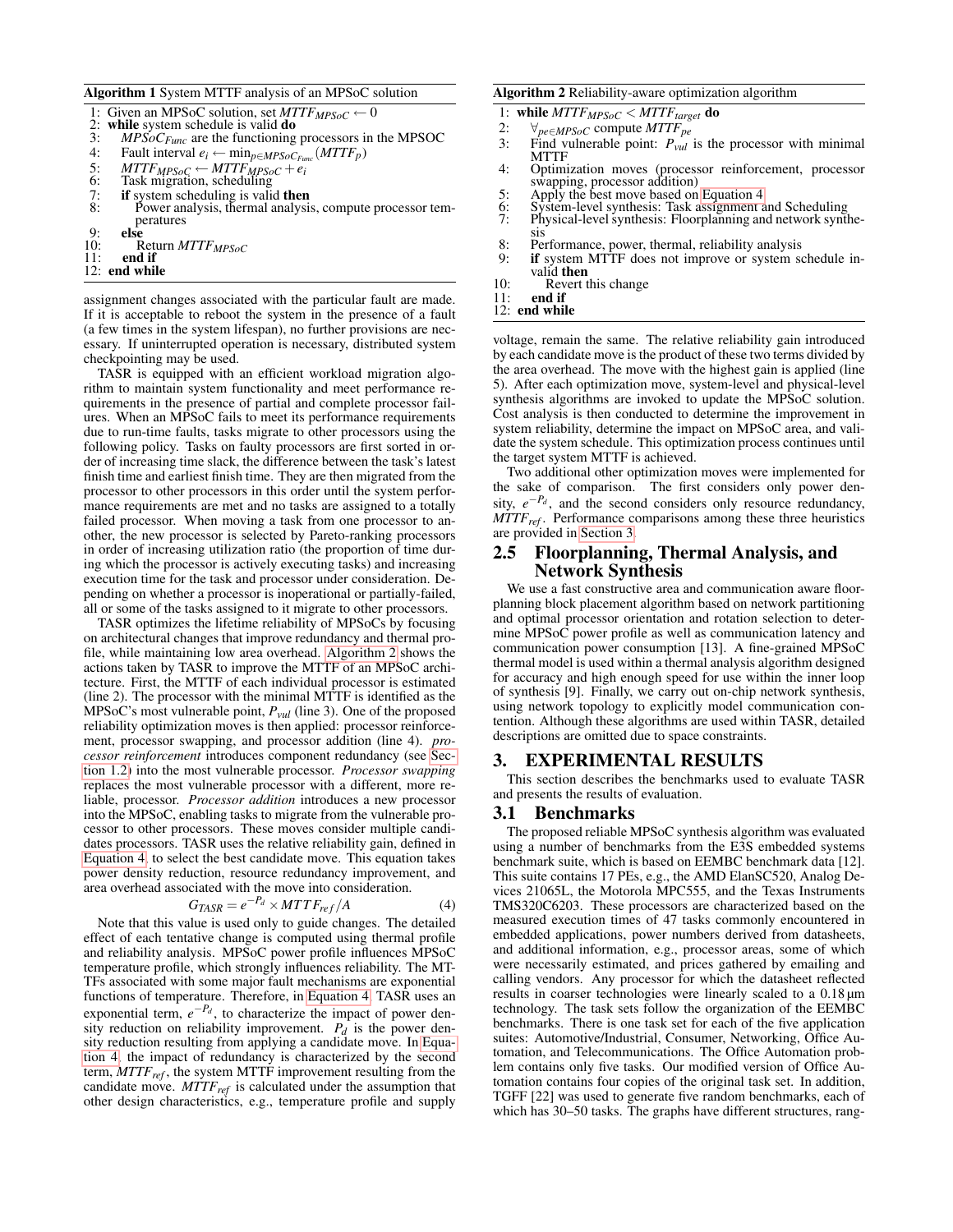<span id="page-4-0"></span>Table 1: System MTTF Improvement Under Area Bound

| Area  | <b>MTTF</b>     | Area   | <b>MTTF</b> | Area  | <b>MTTF</b> |
|-------|-----------------|--------|-------------|-------|-------------|
| bound | improve.        | bound  | improve.    | bound | improve.    |
| (%)   | $\mathscr{D}_o$ | $(\%)$ | (%)         | (%)   | $(\%)$      |
| 0.0   | 40.0            | 15.0   | 180.0       | 30.0  | 457.0       |
| 5.0   | 85.0            | 20.0   | 240.0       | 35.0  | 468.0       |
| 10.0  | 180.0           | 25.0   | 436.0       | 40.0  | 470.0       |
|       |                 |        |             |       |             |

*The MTTF improvement under each area bound is computed by selecting the highest-MTTF solution for each benchmark, that honors the area bound, and computing the average of their MTTF improvements.*

ing from random connectivity to a series-parallel structure commonly encountered in DSP applications. For the random benchmarks, tasks were randomly assigned task types from the EEMBC benchmarks.

The EEMBC processors do not have component redundancy, i.e., each processor will fail if any of its functional units fails. We introduce a redundant version for each processor by duplicating floating/fixed point units and floating/integer register files. We assume that instruction scheduling units and instruction decode units do not have redundancy [2]; a run-time fault in these units will result in processor failure. On-chip caches have redundancy; a single fault reduces performance but the processor remains operational. We relied on previous work to estimate the cost of component redundancy [2]. Processors with component redundancy suffer a 24% area penalty and, while their additional functional units are still operational, have 25% higher performance and power consumption.

The embedded microprocessors in EEMBC have fairly homogeneous energy–delay products. It is our goal to develop a synthesis algorithm that is effective at improving the reliability of application-specific MPSoCs, which commonly contain heterogeneous processors. Therefore, for each processor, we introduced one corresponding processor operating at a higher voltage and another operating at a lower voltage. A maximum of three voltages need to be provided by off-chip regulators. The alpha power law was used to calculate the impact of voltage scaling on performance. A 0.18 µm process, supply voltage of 1.8 V, and alpha of 1.3 were used [23]. To model high-performance processors, the supply voltage was scaled to 2.5 V, performance increased by 25%, and power consumption increased to 2.4×. To model low-power processors, the supply voltage was scaled to 1.28 V, performance was decreased by 25%, and power consumption was decreased to 0.38×.

# 3.2 TASR vs. Stochastic Area Optimization

As described in [Section 2.1,](#page-1-1) TASR consists of a two-stage optimization flow. It first uses a stochastic optimization algorithm to minimize MPSoC area under performance constraints. The areaoptimized solution is used as a starting point for the proposed reliability enhancements. The TASR lines in [Figure 3.2](#page-5-0) illustrate the solutions produced by the MTTF optimization technique when run on all the benchmarks. The initial area-optimized solutions appear at the left-most points of the lines. TASR applied the optimization moves described in [Section 2.4](#page-2-2) until seven subsequent moves did not significantly improve system MTTF. [Table 1](#page-4-0) shows the average system MTTF improvement over initial area-optimized solutions under different area overhead constraints for all ten benchmarks. These results illustrate three key points about the reliable application-specific MPSoC synthesis problem.

1. The area cost to improve reliability is initially small. In [Fig](#page-5-0)[ure 3.2,](#page-5-0) area is shown on a logarithmic scale. As shown in [Ta](#page-4-0)[ble 1,](#page-4-0) improving the average system MTTF over all benchmarks by 40%, 85%, and 180% results in maximum area overheads of 0.0%, 5.0%, and 10.0%. MTTF is not directly considered in the first optimization phase. As a result, TASR can sometimes improves MTTF without area overhead because two solutions with the same area can have different MTTFs. Initial solutions are optimized for area and tend to have high power densities, high temperatures, and low resource redundancy: the fault rates are high and single faults may

cause failure. Therefore, the system reliability can be improved at low area cost. TASR introduces processor cores with lower power densities and/or replaces non-redundant cores with redundant ones, thereby optimizing thermal properties and allowing the system to continue operating despite runtime hardware faults.

2. As shown in [Table 1,](#page-4-0) TASR automatically trades off system reliability for area, allowing system designers to choose a desirable solution based on problem-specific design constraints.

3. As system MTTF increases, the area penalty associated with further improving system reliability increases. As shown in [Table 1,](#page-4-0) TASR achieves 436% average system MTTF improvement with a maximum area overhead of 25%. Further improvements to system MTTF become prohibitively expensive. Processor core failure cumulative distribution functions are non-decreasing. For a large enough duration, there is a low probability that any processor will operate without a fault. As a result, at very large MTTFs, adding processors or reinforcing a subset of existing processors with redundant components has little impact on MTTF.

# 3.3 Evaluation of Optimization Moves

TASR optimizes system reliability by controlling processor temperatures and improving system redundancy. To evaluate the effectiveness of the proposed optimization moves, we compare TASR with two alternative moves described in [Section 2.4:](#page-2-2) power density only (PD-only) and component redundancy only (CR-only) moves. PD-only minimizes power density. CR-only increases resource redundancy. [Figure 3.2](#page-5-0) shows the results produced by TASR, CRonly, and PD-only optimization moves. TASR almost always produces architectures with both superior area and system MTTF. In some cases, PD-only or CR-only also do well. PD-only does not consider component redundancy. However, introducing redundant processors in order to improve power density still improves system MTTF. CR-only does not consider processor power density. However, redundant processors tend to have lower power densities than non-redundant processors; although their instantaneous spatial power densities are similar to non-redundant processors, they have higher performance, permitting lower temporal power densities. In general, it is necessary to use both structural redundancy and power density to produce high-quality solutions.

# 3.4 Evaluation of Optimization Flow

As explained in [Section 2.2,](#page-1-2) it appears that a two-phase optimization flow in which a stochastic optimization algorithm is first used to find a promising, low-area, region of the solution space and then an iterative reliability enhancement algorithm is used to trade off area for reliability is superior to a one-phase optimization flow. To determine whether this argument has merit, we compared TASR with a one-phase stochastic optimization algorithm in which functionality, timing, area, and reliability are concurrently optimized. This algorithm, which we call 1PHASE, has the ability to apply all the allocation, assignment, floorplanning, and scheduling changes available to TASR. It optimizes MTTF within its multi-objective cost function. We found that TASR can almost always produce solutions of equal or better quality than 1PHASE. In addition, TASR generally requires less CPU time (an average of 635.9 s per benchmark) than 1PHASE (an average of 2,394 s per benchmark).

# 4. CONCLUSIONS AND FUTURE WORK

This article has described a synthesis algorithm for reliable application-specific MPSoCs. The dominant failure processes today, and in the near future, have rates exponentially dependent on temperature. Therefore, the impact of tentative design changes on detailed temperature profile during synthesis process should be considered. This, in turn requires power profiles, which depend on floorplanning and power models. Even the fastest detailed thermal analysis and floorplanning algorithms cannot be included within the inner loop of synthesis without greatly reducing the solution space explored in a given amount of time. Therefore, we have proposes a two-stage synthesis process in which a potentially-slow but high-quality stochastic optimization algorithm is first used to